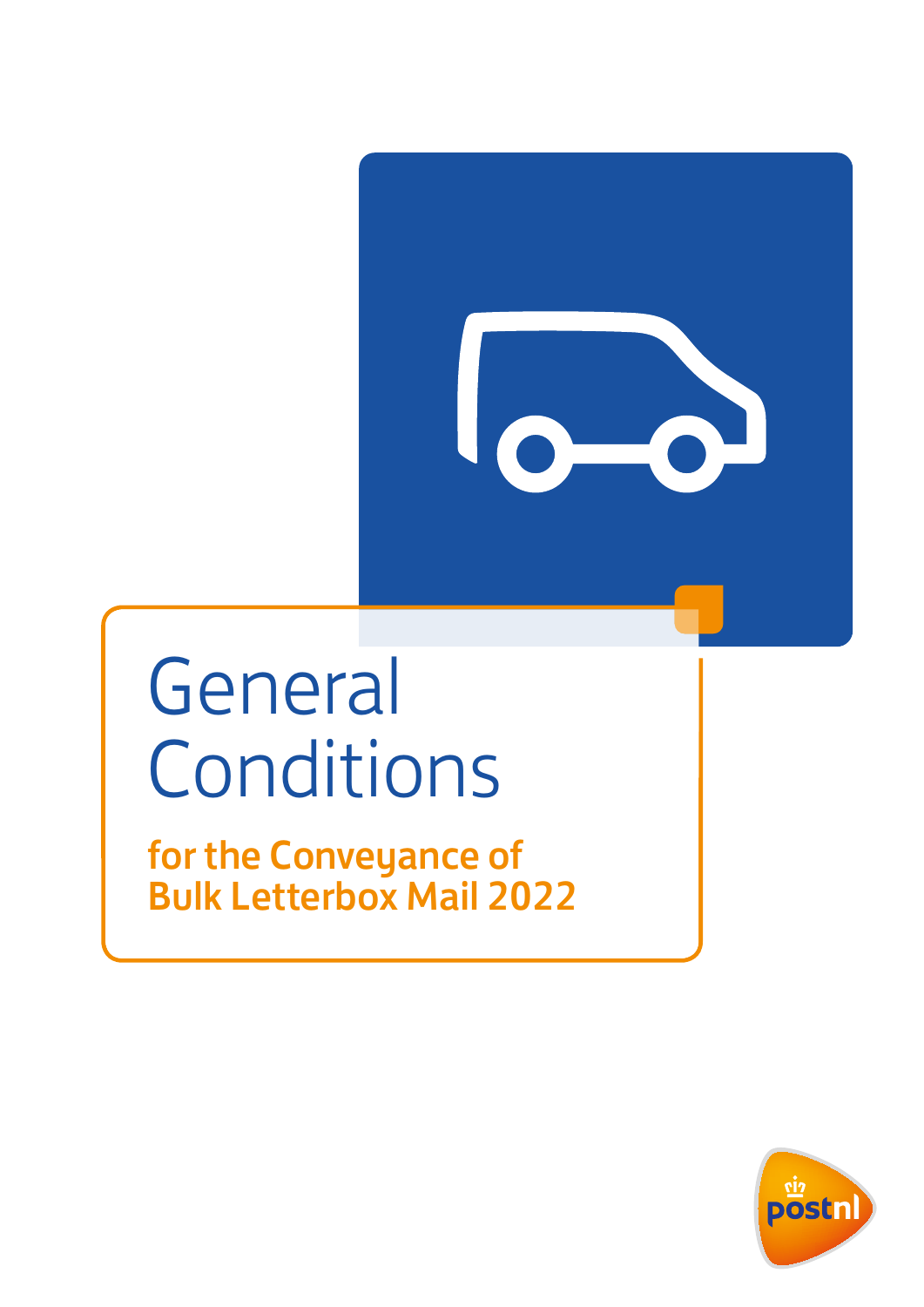## Table of contents

| 1. Definitions and scope                                                                       | 3              |
|------------------------------------------------------------------------------------------------|----------------|
| 2. Formation of the Agreement                                                                  | 5              |
| 3. Refusal, suspension of (Postal) Conveyance, calculation of surcharges and other enforcement | 5              |
| 4. Performance of the Agreement                                                                | 6              |
| 5. Rates                                                                                       | $\overline{7}$ |
| 6. Payment                                                                                     | $\overline{7}$ |
| 7. Privacy Protection                                                                          | 7              |
| 8. Liability of PostNL                                                                         | 8              |
| 9. Customer's liability                                                                        | 9              |
| 10. Applicable law and competent court                                                         | $\overline{9}$ |
| 11. Lapse of time                                                                              | $\overline{9}$ |
| 12. Shape, packaging, addressing, size, weight, contents and other handover conditions         | 10             |
| 13. Franking                                                                                   | 11             |
| 14. Optional services                                                                          | 12             |
| 15. Delivery                                                                                   | 13             |
| 16. Amendments and additions                                                                   | 15             |
| 17. Special provisions                                                                         | 15             |
| 18. Inspection                                                                                 | 15             |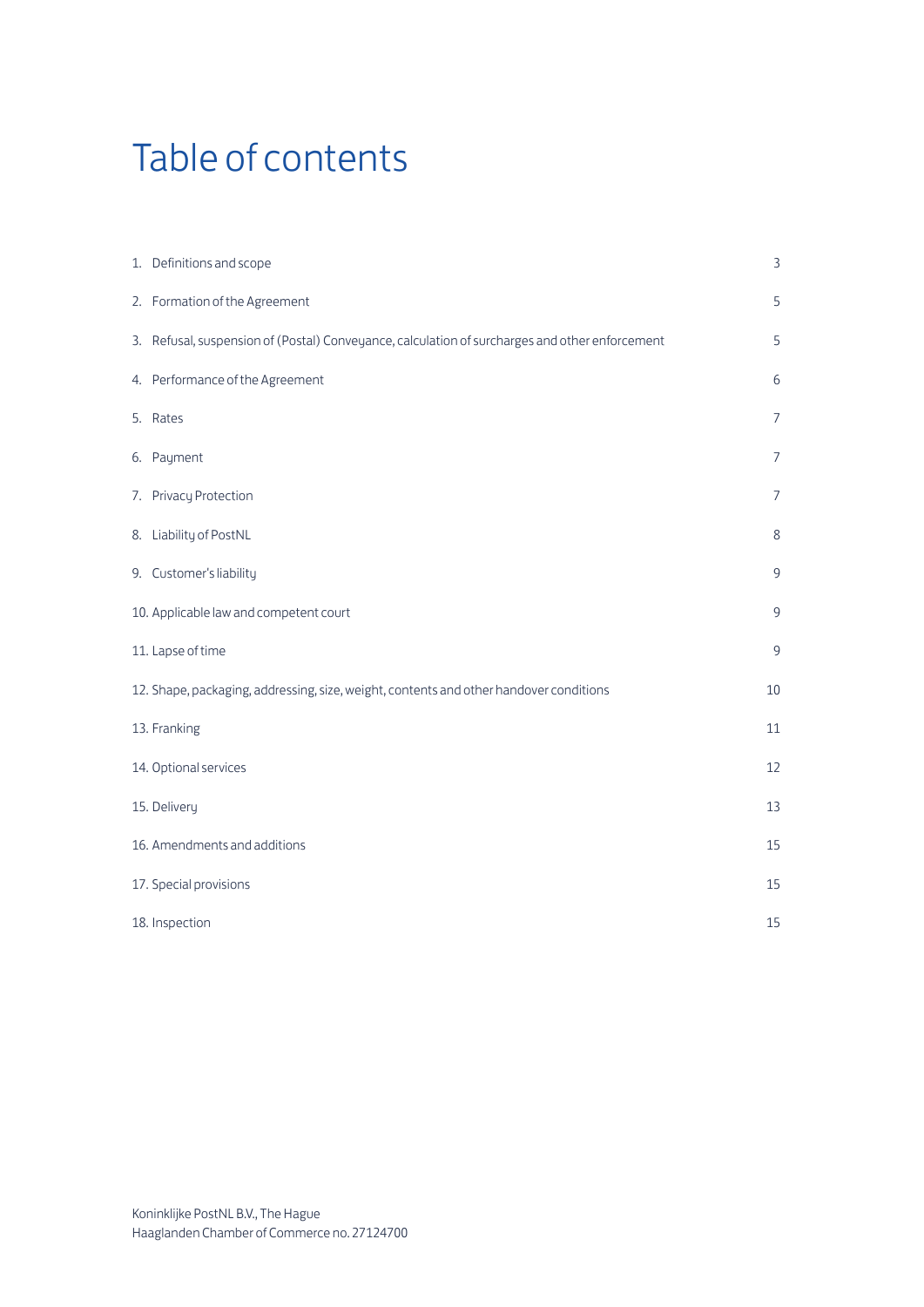## Article 1 Definitions and scope

### 1.1 Definitions

In these General Conditions, the following definitions apply:

### Handover Location:

a site or facility designated by or on behalf of PostNL for the handing over of Mail Items for Conveyance; Handover Conditions:

the latest version of the Handover Conditions, available at [https://www.postnl.nl/en/terms-and-conditions/](http://www.postnl.nl/algemene-voorwaarden/alle-voorwaarden); Optional Service(s):

optional services offered by PostNL, as described in Article 14 of these General Conditions: registered and registered with declaration of value/ insured conveyance;

### Address(ing):

an address assigned by the local authority, consisting of a street name, house number (with a house number suffix where applicable) or a PO Box or business reply number. In all cases, the postcode and town/city of the addressee must be stated.

### Sender:

person or entity purchasing the postal service and from which the Mail Item initially originates. The sender decides on the message of the Mail Item and in this way determines the demand for postal services;

### Sender Address:

the full address of the Sender, consisting of a street name, house number (with a house number suffix where applicable) or a PO Box or business reply number In all cases, the postcode and town/city of the addressee must be stated.

#### General Conditions:

these General Conditions for the Conveyance of Bulk Letterbox Mail (AVPB);

### BAG:

the Dutch Addresses and Buildings Database;

### **Deliveru:**

the delivery of a Mail Item to the Address of the Addressee stated on it;

### Letters:

the addressed, written messages on a physical medium, as defined in the Postal Act 2009 [Postwet 2009];

### Letterbox:

a letterbox at the home address or PO Box at the PO Box address for the Delivery of Mail Items;

### Letterbox Mail:

Mail Item that can be delivered through a standard Dutch Letterbox, with maximum dimensions of 380 x 265 x 32 mm and a maximum weight of 2000 grams.

#### Direct Mail:

Mail items with communications comprised exclusively of advertising, marketing or publicity material with an identical message, with the exception of the name, Address and identification number of the Addressee or other changes that do not alter the message itself. Direct Mail includes mailings, advertising leaflets, but also printed matter without variables, newspapers, and magazines\*;

#### Single-Item Rate:

the single-item rate as referred to in Article 1(c) of the Postal Decree 2009;

### Addressee:

Addressee: the legal entity or natural person who, according to the address on the Mail Item, is the intended recipient of the Mail Item;

### Mixed:

Consignments of Mail Items that are presented Unsorted and are composed of a combination of Mail Items in the Small, Large and Special formats, and where each individual Mail Item meets the minimum and maximum requirements as referred to in Article 12.4 of these General Conditions;

### Hazardous Substances:

 the hazardous substances as specified in the latest versions of the technical instructions of the International Civil Aviation Organisation (ICAO), the Dangerous Goods Regulations of the International Air Transport Association (IATA), the International Maritime Dangerous Goods (IMDG) code, the European Agreement concerning the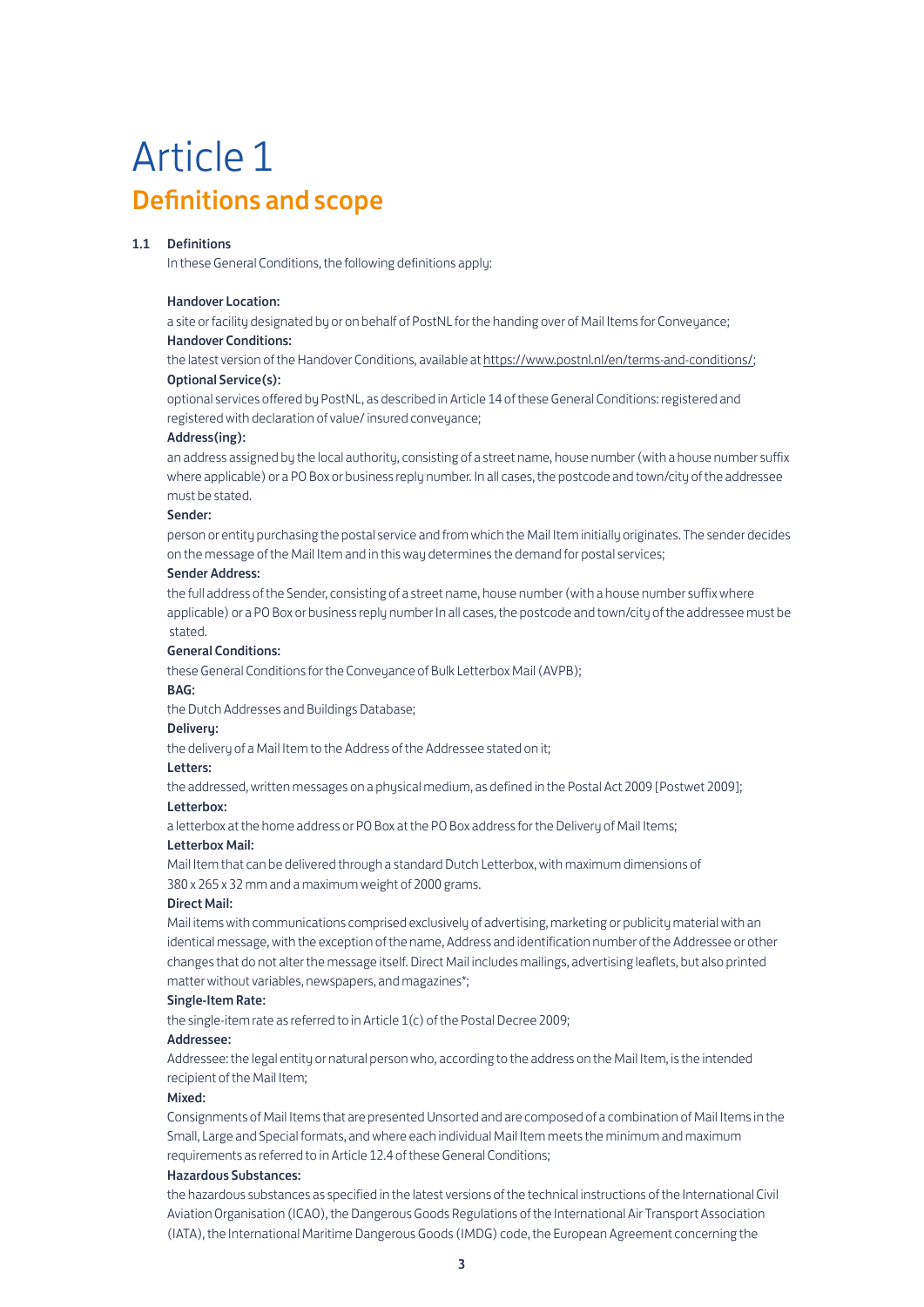International Carriage of Dangerous Goods by Road (ADR), or any other national or international laws or regulations that apply to the transport and/or services involving hazardous substances.

### Large:

Consignments of Large Mail Items that are homogeneous and meet the general specifications listed in Article 12 and the size and weight specifications that specifically apply to Large Mail Items as listed in Article 12.4 of these General Conditions;

### Registered Bulk Mail:

Registered Mail Items from the same Sender, having a Sender Address in the Netherlands, which are presented together and simultaneously for Conveyance by PostNL at the same location and sent with the same Product, at the same Delivery Speed, and which is accepted for Conveyance by PostNL at a rate per item that differs from the Single-Item Rate. These must not exceed the weight limits of the product;

### Customer:

the legal entity or the natural person who has concluded an Agreement with PostNL, or, in case of a business reply item, the Addressee;

### Small:

Consignments of Small Mail Items that are homogeneous and meet the general specifications listed in Article 12 and the size and weight specifications that specifically apply to Small Mail Items as listed in Article 12.4 of these General Conditions;

### Undeliverable Mail Item:

a Mail Item that cannot be delivered to the Address stated on the Mail Item or is refused (immediately) by the Addressee or that is not collected by the addressee at a Handover Location by the date specified;

### Agreement:

the Agreement for the Conveyance of Mail Items between PostNL and the Customer;

### (Bulk Mail) Consignment:

a number of Mail Items from the same Sender, whose (Sender) address is an address in the Netherlands, which is handed over together and simultaneously for Conveyance by PostNL at the same location and sent with the same product, at the same delivery time, and which is accepted for Conveyance by PostNL at a rate per item which is lower than the Single-Item rate.

### Periodicals:

Direct Mail, restricted to magazines that provide information of a current and social cultural nature, where no more than 80% of the contents consists of advertising/advertising space, which are publicly available for an indefinite period, are issued at least four times a year, have independent economic significance for the publisher, have an independent editorial team and meet the requirements stated in Article 12.4;

### PostNL:

Koninklijke PostNL B.V.;

### Mail Item:

a letter or other addressed Mail Item designated in the Postal Decree 2009 as referred to in the Postal Act 2009, including Direct Mail;

### Postal Operator:

a postal operator within the meaning of Article 2(1)(e) of the Postal Act 2009 and listed in the register of postal operators of the Netherlands Authority for Consumers and Markets ACM;

### Return (shipment):

an Undeliverable Mail Item that is returned to the Sender;

### Special:

Consignments of Special Mail Items that are homogeneous and meet the minimum and maximum requirements as referred to in Article 12.4 of these General Conditions;

### Public Mailbox:

a mailbox in which members of the public may deposit Mail Items for Postal Conveyance within the meaning of Article 16 of the Dutch Postal Act 2009;

### (Postal) Conveyance:

the combination of actions undertaken by PostNL for a fee that result in the delivery of Mail Items, as defined in the Dutch Postal Act 2009;

### Prohibited goods:

 are goods (i) that, pursuant to international or national laws or regulations (including rules established by international organisations such as, for example, the Universal Postal Convention), are prohibited from being transported, (ii) goods for which PostNL has not obtained the necessary licence or authorisation, and/or (iii) goods considered to be generally known as hazardous or illegal in the country of origin, destination and/or any third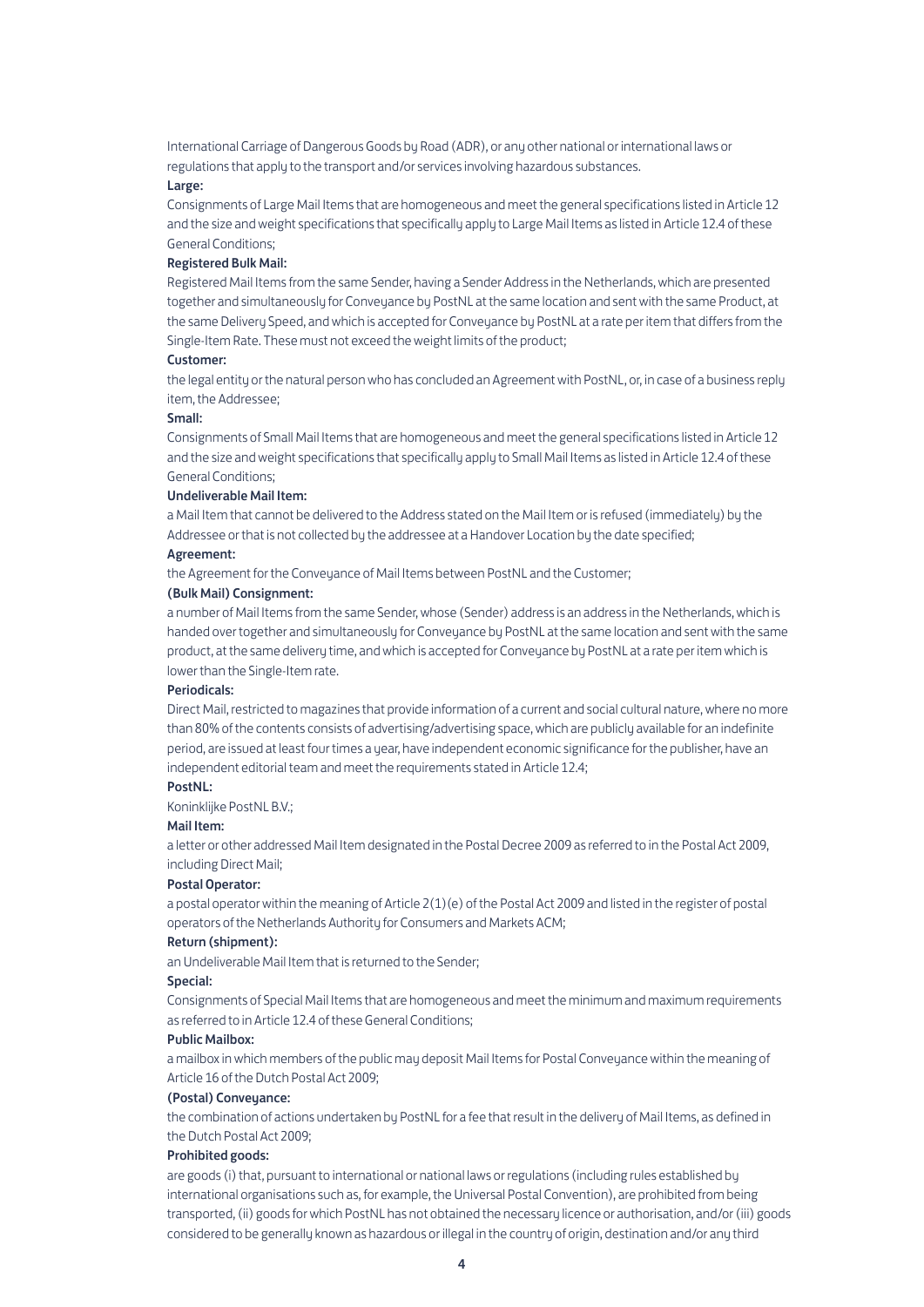country through which the goods are transported;

### Transport document:

the data carrier (or combination of data carriers) attached to or enclosed with a Mail Item, specifying the details required for Conveyance thereof, such as the Sender Address, the Address of the Addressee, barcode and Mail Item number;

### Conditions for designing Mail Items:

the latest version of the Conditions for designing Mail Items, available at [https://www.postnl.nl/en/terms-and-conditions/](http://www.postnl.nl/algemene-voorwaarden/alle-voorwaarden)

### 1.2 Scope

 These General Conditions apply to Mail Items that are handed over to PostNL for Conveyance. The sizes, weights and conditions with respect to shape, packaging, message and weight as specified in these General Conditions apply for the following categories of Mail Items:

- 1 Consignment of Mixed Mail Items;
- 2 Consignment of Small Mail Items:
- 3 Consignment of Large Mail Items;
- 4 Consignment of Special Mail Items;
- 5 Consignment of Mail Items, combined with an Optional Service.

## Article 2 Formation of the Agreement

- 2.1 The Agreement will be formed upon acceptance by PostNL of Mail Items handed over as a Consignment, in accordance with the applicable conditions and instructions, at a Handover Location for Conveyance.
- 2.2 Bulk Mail Consignments may be handed over from Monday to Friday during the opening hours of the Handover Location applicable to Bulk Mail, unless agreed otherwise in writing and except on days generally recognised in the Netherlands as public holidaus.
- 2.3 When handing over a Consignment, the Customer must submit a completed and signed order form (the order form may also be created in the form of a barcode on a yellow seal bag or yellow tie wrap). The person completing and signing the order form on behalf of the Customer will be deemed to be the Customer's duly authorized representative.
- 2.4 When handing over a Consignment of Direct Mail or Periodicals, an additional sample copy must be included for inspection purposes. Consignments of Direct Mail may be handed over for Conveyance sealed, in which case PostNL may perform random checks on the contents.
- 2.5 PostNL may at any time stipulate than an Agreement be recorded in writing. These General Conditions may only be deviated from in writing.

## Article 3 Refusal and suspension of (Postal) Conveyance, calculation of surcharges and other enforcement

- 3.1 PostNL may refuse Postal Conveyance, suspend performance of an Agreement formed, change the service framework, or charge a reasonable surcharge, if it becomes apparent that:
	- a. The Consignment has been handed over at a Handover Location after closing time (see www.postnl.nl/locatiewijzer);
	- b. the Mail Items do not meet the requirements for handover in countable quantities, franking, weight, size, contents, (Sender) Address, shape and/or packaging, as stipulated by PostNL in these General Conditions, the Conditions for designing Mail Items, the Handover Conditions or otherwise;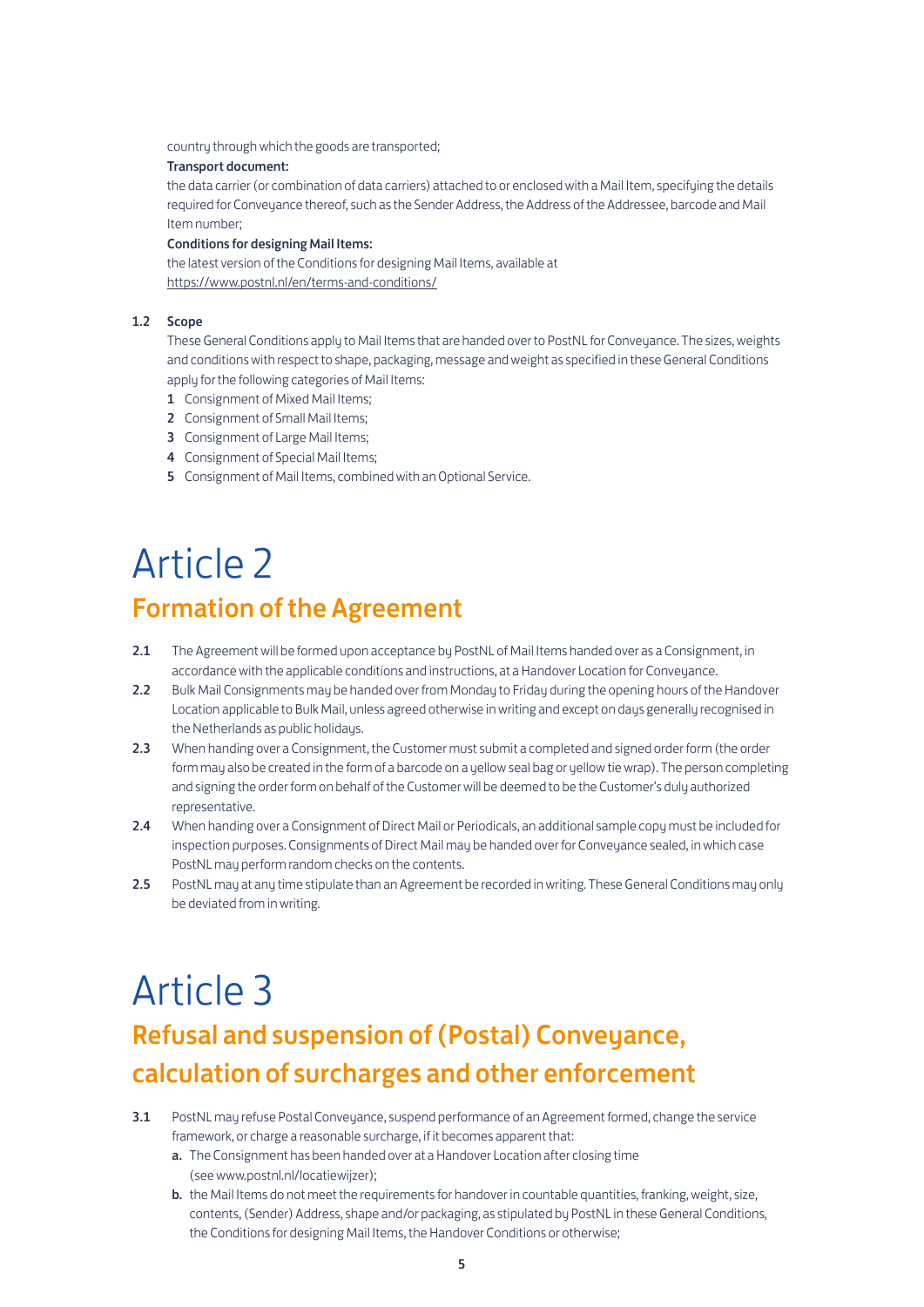- c. the provision of the service would give rise to a conflict with the law;
- d. Conveyance of the Mail Item would cause a danger to persons and/or property:
- e. the information provided by the Customer pursuant to these General Conditions is incomplete or incorrect:
- f. there are other valid reasons.
- 3.2 In addition, surcharges may be imposed if:
	- the required identification and/or packaging conditions are not observed;
	- Mail Items are returned, see also Articles 4.4 and 15.4;
- 3.3 Without prejudice to the provisions of Article 3.1, PostNL will be entitled to charge a Consignment that is tendered contrary to the Handover Conditions, or with specifications on the order form, in accordance with a product that the Consignment does meet in terms of conditions.
- 3.4 Without prejudice to the provisions of Article 3.1, PostNL checks (by means of a random check) whether the content and quantities of a tendered Consignment correspond with the information provided by the Customer via the order form or in any other manner made possible by PostNL. If that check shows that this is not the case, PostNL will be entitled to apply the outcome of the check to the entire tendered Consignment and invoice it accordingly.
- 3.5 In the event of refusal or suspension (as indicated in Article 3.1), the Customer will be put into the possession of his Mail Items, including any documents submitted with them, again, or be given the opportunity to collect them. This terminates the Agreement. The fee to be paid for the Postal Conveyance will continue to be owed.
- 3.6 Without prejudice to the provisions of Article 3.1, Consignments that are handed over after closing time may still be processed with due observance of the preferred service level. This is only done subject to available capacity, without the Customer being able to claim such service.
- 3.7 If after the handover of the Mail Items PostNL discovers that the conditions of Article 12.3 of these General Conditions are not met (for whatever reason), the Customer/Sender hereby agrees in advance that PostNL will be entitled to open one copy of the supplied Mail Items. This will only be done with the aim of finding the Customer/ Sender details so that PostNL will be able to use this information for sending invoices to the Customer/Sender. PostNL reserves the right to suspend the Conveyance of the Mail Items if it turns out that the aforementioned occurred several times. The Customer/Sender will receive the opened Mail Item back from PostNL with a request for repackaging this opened Mail Item to ensure that the Addressee receives an undamaged Mail Item.
- 3.8 If after the handover of the Mail Items it is found that these Mail Items will be Undeliverable or will lead to disruption of PostNL's processes, PostNL will be entitled to refuse the Mail Items. PostNL may charge the Customer for the costs reasonably incurred.

## Article 4

### Performance of the Agreement

- 4.1 The Agreement between the Customer and PostNL does not entitle the Addressee to Delivery. The Addressee cannot invoke these General Conditions.
- 4.2 Without prejudice to the provisions of Article 15.3, PostNL will make every effort to deliver Mail Items undamaged to the Address stated on the Mail Item in accordance with the agreed service levels. PostNL provides no guarantee, however.
- 4.3 Without prejudice to the rights and obligations of PostNL under the Agreement, PostNL is entitled to engage third parties for the performance of part or all of the Agreement.
- 4.4 A Mail Item that has been refused by the Addressee will be returned to the Customer. The refusal must take place straight away at or immediately after the Delivery without closed or sealed items being affected or the contents having been examined. Any amounts due for the initial Conveyance will remain payable. PostNL will be entitled to demand a reasonable payment from the Customer for the Return of the Mail Item.
- 4.5 If a Mail Item sent using an Optional Service has not yet been delivered, the Customer, where reasonably possible, may request its return using an Optional Service. The Customer must make a reasonable case that he or she handed over the Mail Item to PostNL for Conveyance. PostNL may charge a fee for this service. The fee to be paid for the Postal Conveyance will continue to be owed.
- 4.6 Without prejudice to the provisions of Article 8 of these General Conditions, the Agreement may not be dissolved by a Customer who is a not a natural person who is not acting in the course of a business or profession.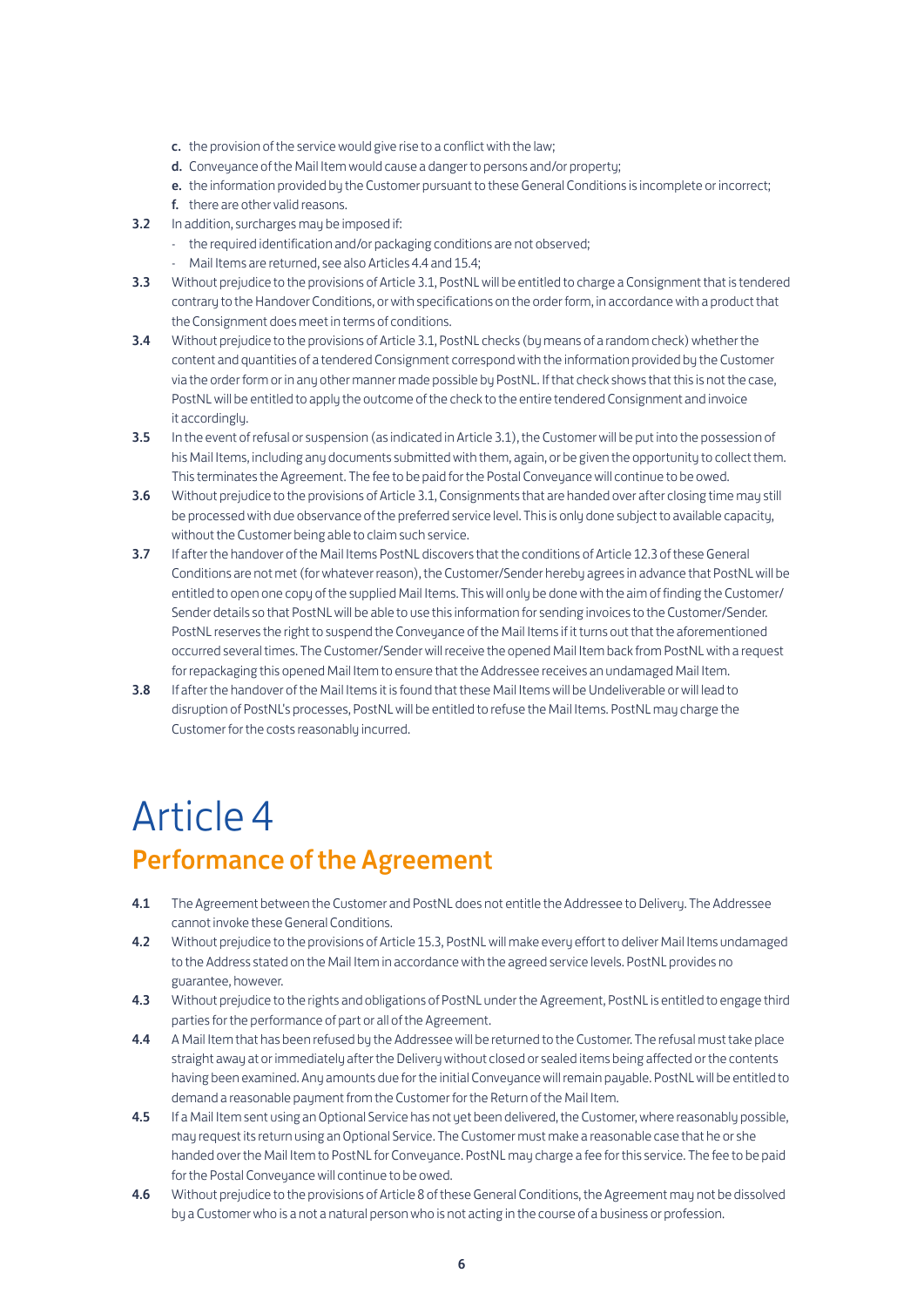## Article 5 Rates

- 5.1 The rates and other conditions for Conveyance and for the Optional Services referred to in Article 14 of these General Conditions are stated in the latest version of the PostNL Rates brochure. The Rates brochure can be found on the website [postnl.nl/tarieven](http://postnl.nl/tarieven).
- 5.2 The rate payable for Conveyance will initially be determined by the required delivery speed and by the homogeneity or heterogeneity of the Consignment, the size and weight of the Mail Item, as well as the packaging, content, quantity, (Sender) Addressing, Handover Location, annual volume and required Optional Services.
- 5.3 Under certain conditions, PostNL may offer a written Agreement to Customers who hand over high-volume Consignments on a regular basis. This allows them to benefit from lower rates.
- 5.4 The Customer must provide such information as required by these General Conditions or the latest version of the PostNL Rates brochure to determine the applicable rate. PostNL will determine the amount due, where necessary by counting, weighing, measuring and/or inspecting the Mail Items. PostNL may verify the accuracy of information provided by the Customer. The Customer shall allow any such verification. To that end, the Customer may be asked to show the contents of the Mail Items. If necessary, PostNL will be entitled to check the contents by means of a random check.
- 5.5 All amounts payable will be increased by the taxes and other charges that PostNL is obliged to impose.

## Article 6 Payment

6.1 Payment of amounts due shall be made upon the formation of the Agreement, unless agreed otherwise in writing. In the latter case, the latest version of the PostNL Conditions of Payment for Services Provided on Account will applu.

## Article 7 Privacy protection

- 7.1 PostNL and third parties to be engaged by PostNL use the data (of the Sender and Addressee) recorded in the context of the Agreement for the performance of the Agreement. The data is processed in accordance with Regulation (EU) 2016/679 on the protection of natural persons with regard to the processing of personal data (GDPR). The provisions of the GDPR apply in full to the personal data referred to in these Conditions. More information on data protection can be found in the Privacu Statement on the website of PostNL.
- 7.2 Except for the cases referred to above, PostNL undertakes not to disclose personal data and in general information about Mail Items processed in connection with the performance of the Agreement - to third parties, unless agreed otherwise with the data subject, or unless required to do so by law.
- 7.3 The contents of Mail Items handed over unsealed will only be examined insofar as it is necessary for determining the rate payable for Postal Conveyance and/or, if the Mail Item is undeliverable, to ascertain the Sender Address or the address of the Addressee.
- 7.4 Undeliverable (sealed) Mail Items will only be opened for examination where necessary in order to ascertain the Sender Address or the address of the Addressee, pursuant to an order of the Sub-District Court of The Hague. In such cases, PostNL must respect the inviolability of the mail as laid down in the Constitution.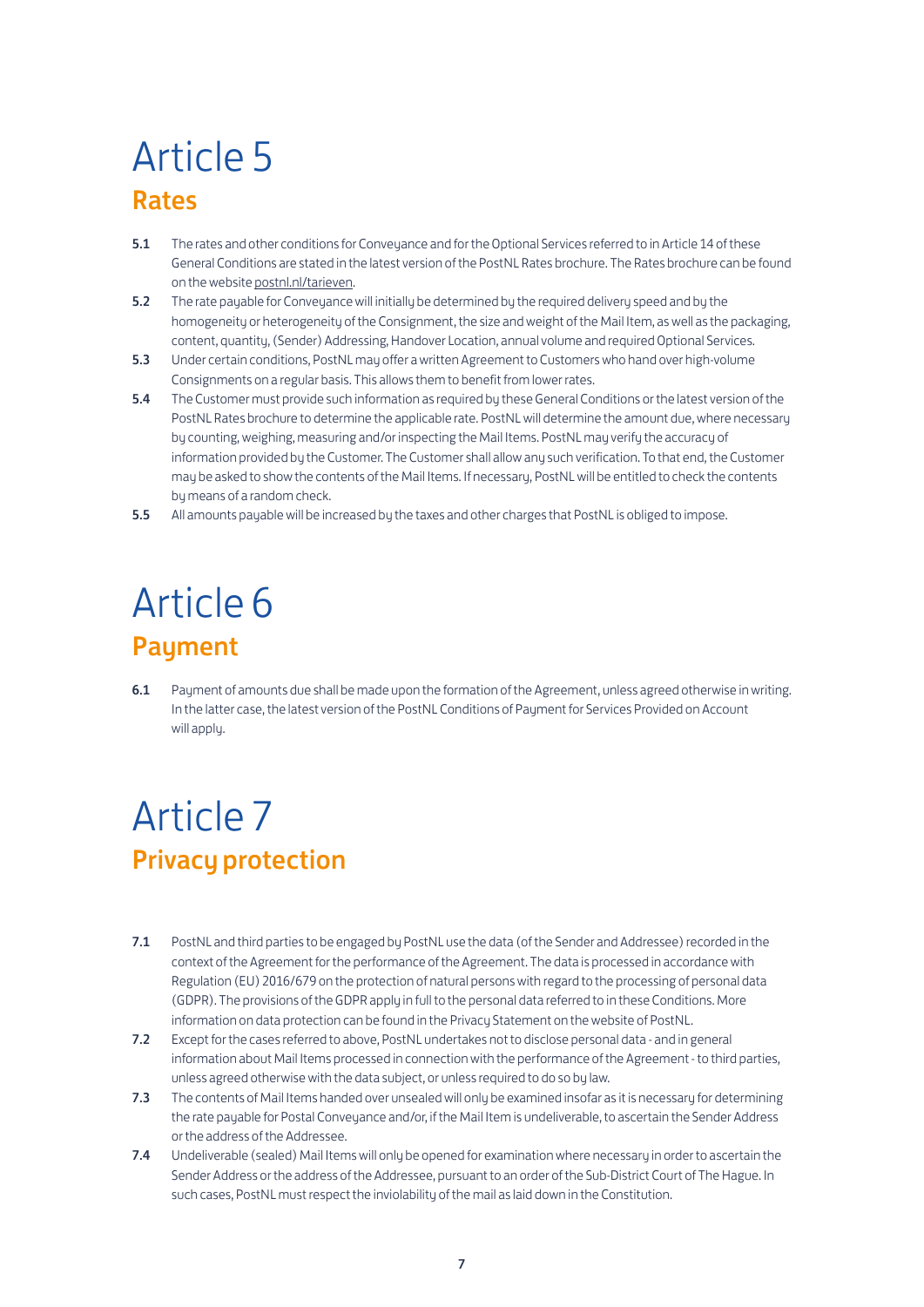## Article 8 Liability of PostNL

- 8.1 The liability of PostNL for an imputable failure on its part to meet any of its obligations to the Customer under the Agreement will be limited in accordance with this Article.
- 8.2 A Mail Item to which Article 14 of these General Conditions does not apply will be deemed to have no value, except where the Customer demonstrates otherwise. Should the Customer demonstrate that a Mail Item as referred to in the previous sentence does have a value, the liability of PostNL as referred to in Article 8.1 for a Mail Item to which Article 14 of these General Conditions does not apply will be limited to the value of the Mail Item pursuant to the provisions of Article 8:1103 of the Dutch Civil Code, subject to the proviso that such liability will never exceed the amount provided for in Article 8:1105 of the Dutch Civil Code\*, unless agreed otherwise in writing.
- 8.3 With due observance of Articles 8.1, 8.2, 8.6 and insofar as the provisions of these General Conditions have been met, the following applies: The maximum liability for Mail Items sent using an Optional Service (see Article 14 for the relevant provisions) is:
	- a. for a Mail Item sent as registered: a maximum of €50.00 per Mail Item;
	- b. for a Mail Item sent as a Registered Mail Item with declaration of value/insured conveyance (Insured Mail Service): an amount not exceeding that specified by the Customer on formation of the Agreement, up to a maximum of € 500.00; PostNL will not be liable for consequential damage.
- 8.4 1 PostNL will not be liable for damage caused as a result of circumstances that a judicious carrier could not have been expected to avoid, to the extent that a Postal Operator could not have been expected to prevent the consequences of the aforementioned circumstances.
	- 2 in derogation from the above, the Customer will not be entitled to compensation if the damage occurs as a result of:
		- a. the nature of or a defect in the contents of the Mail Item;
		- **b.** inadequate packaging;
		- c. any cause attributable to the Customer;
		- d. war or armed conflict;
		- e. arrest or seizure on the orders of a competent authority;
		- f. any incorrect or incomplete Address;
		- g. force majeure situations, including but not limited to strikes and floods.
- 8.5 To qualify for compensation, a claim must be submitted to PostNL at the earliest possible opportunity or within a reasonable period after the damage is discovered.
- 8.6 In order to claim compensation within the meaning of Article 8.3 of these General Conditions, the Customer is required to submit supporting documents. These include, for example, the original proof of posting, purchase or sales receipt and/or any other legally valid proof of the value of the contents. PostNL will determine whether the Customer is entitled to the aforementioned compensation on the basis of the supporting documents submitted by the Customer.
- 8.7 Mail Items to be delivered in the Netherlands will be deemed to be lost if they have not been delivered and have not been located within 30 days of the date of posting. Mail Items that are found after compensation has been paid for their loss will be returned to the Customer or the Addressee upon repayment of the compensation if either party demands its return within a period of 30 days of being notified that the item has been found.
- 8.8 PostNL cannot invoke an exclusion or limitation of its liability pursuant to the preceding paragraphs of this article if the damage has occurred as a result of its own intentional or reckless acts or omissions, while knowing that such damage would probably ensue therefrom.

\* This amount is € 3.40 per kilogram.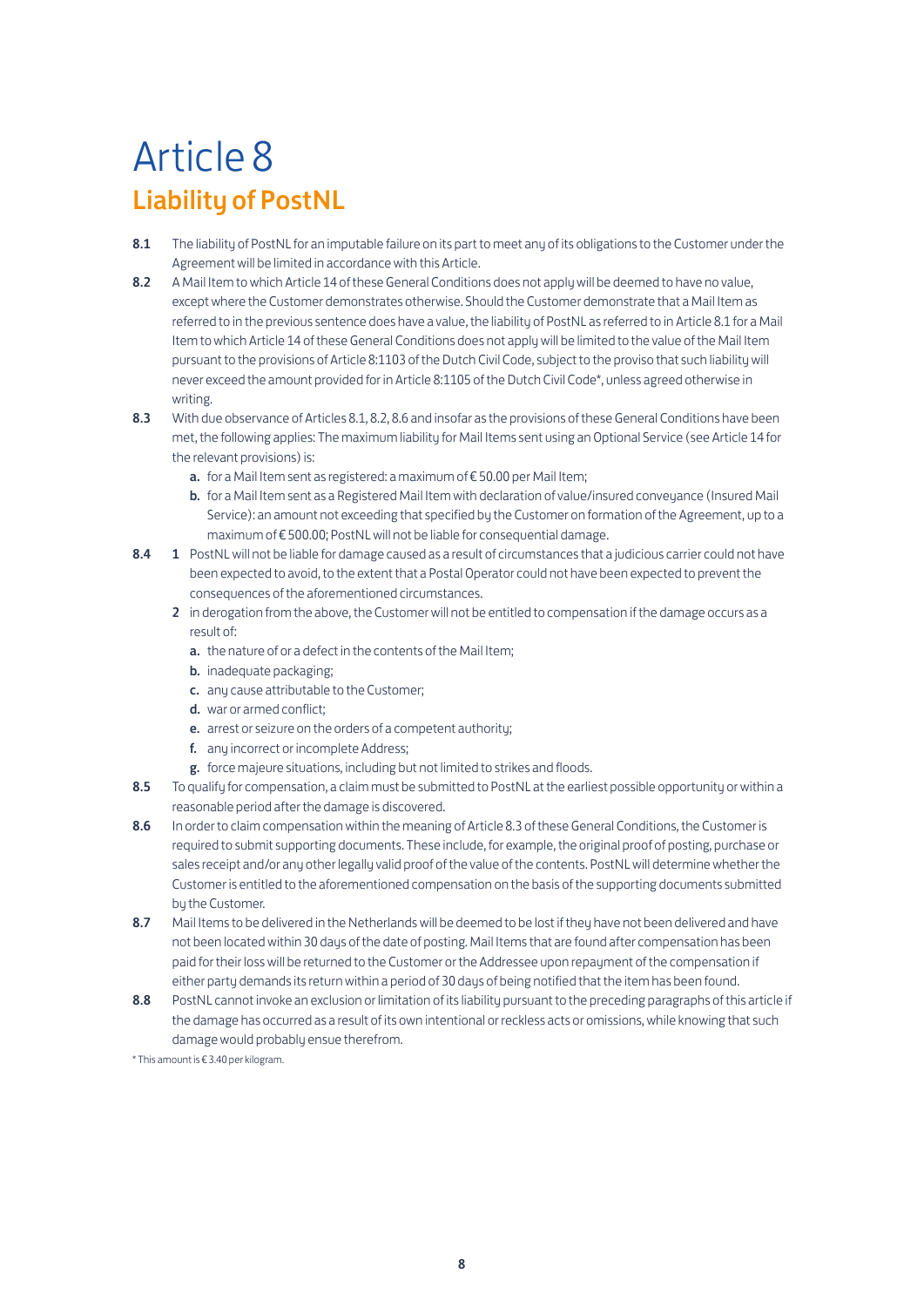## Article 9 Customer's liability

- 9.1 The Customer will be liable to PostNL for damage resulting from an attributable shortcoming that can be imputed to the Customer. This may involve damage caused by its Consignment or a Mail Item to:
	- a. persons employed by PostNL and/or third parties engaged by PostNL; and/or
	- b. business assets of PostNL and/or of third parties engaged by PostNL; and/or
	- c. other Mail Items.

 In the event of (c), liability will be limited to the amount of compensation that PostNL is liable to pay to third parties.

- 9.2 PostNL does not accept any substances to which the Dangerous Substances (Transportation) Act applies and/or contain any Prohibited Content, including the Postal Conveyance of live animals. The Sender warrants that it will not send/offer such items. If the Sender hands over Hazardous Substances and/or Prohibited Goods to PostNL for Conveyance, the Sender will indemnify and hold PostNL harmless against any and all third-party claims and any loss and/or damage that PostNL may suffer as a result of the Conveyance of such Hazardous Substances and/or Prohibited Goods. The foregoing also applies to third parties engaged by PostNL.
- 9.3 The Sender agrees that what happens with the Dangerous Substances and/or Prohibited Goods tendered bu the Sender will be at the sole discretion of PostNL.

## Article 10

### Applicable law and competent court

- 10.1 Dutch law applies to all Agreements.
- 10.2 Disputes involving financial interests that exceed the maximum monetary amounts for the jurisdiction of the Sub-District Court will be heard in the first instance by the competent court in The Hague.

## Article 11 Lapse of time

- 11.1 All claims arising from an Agreement will lapse one year from the day after the day on which the Consignment was handed over.
- 11.2 A written demand for performance or a written claim for compensation will preclude any lapse of time.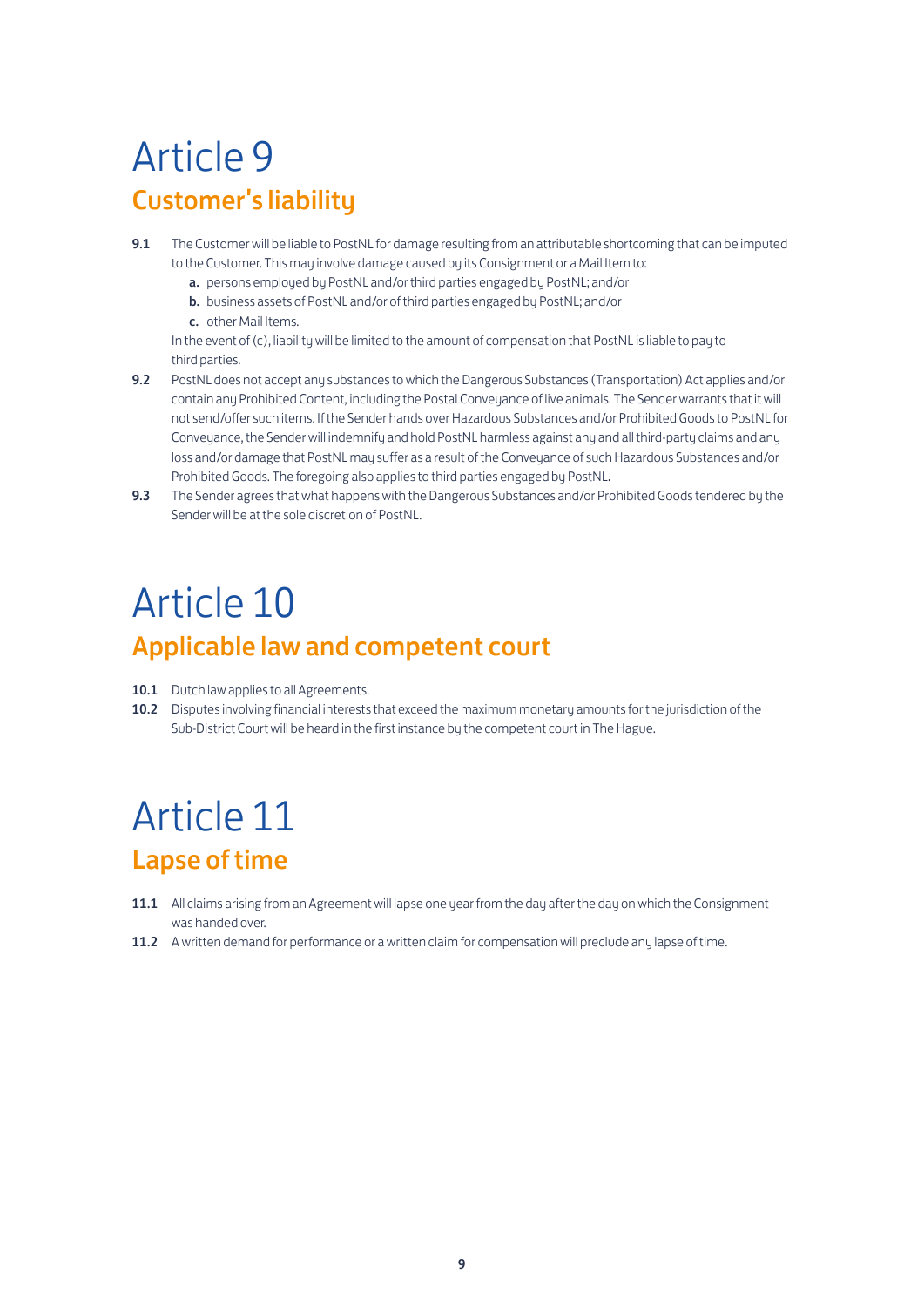## Article 12 Shape, packaging, addressing, size, weight, contents and other handover conditions

Postal Conveuance is possible if the Mail Items meet the provisions of these General Conditions. Additional conditions apply to Mail Items sent using an Optional Service. Additional Conditions apply to Bulk Mail Consignments of 2500 items or more, see paragraph 6 of this Article. PostNL reserves the right to select certain products for which a pre-announcement by the Customer is required.

### 12.1 Shape

Mail Items must have a rectangular shape. In addition, cards without envelopes must have a flat surface.

### 12.2 Packaging

- 1 The packaging of Mail Items must in any event meet the following requirements:
	- a. The seal or closure of the Mail Item must be appropriate for the contents of the Mail Item.
	- b. The packaging for the Mail Item must be of sufficient quality, safe and sturdy, and must be appropriate to the weight and the extent of fragility of the contents.
	- c. The packaging must be such that it does not cause any loss of or damage to the contents, damage to other Mail Items or other items, or injury to employees of PostNL (and/or third parties).
	- d. The packaging must be such that there is no possibility of other Mail Items becoming inadvertently inserted into the Mail Item.
	- e. If an envelope opens on the side, this opening must be such that it is located at the left or upper side of the Address.
- 2 In case of Small Mail Items, both the contents and packaging must be made of paper. Small Mail Items can only be cards, self-mailers or envelopes.

 In case of Large Mail Items, the contents must be made of paper, but there are more possibilities for packaging. If the packaging is not made of paper, the packaging must meet the conditions as described in the Conditions for Designing Mail Items or the packaging must have been tested and approved by PostNL in order to be classified as Large. Items in card form must be sufficiently sturdy so that they can be conveyed without packaging.

### 12.3 Address requirements

- 1 All Mail Items must bear the name of the Addressee followed bu the full postal Address, either stated directlu on the Mail Item or on a label affixed to it. The full Address must be stated on Direct Mail.
- 2 The full address of the Customer/Sender must appear on all Mail Items in the upper left-hand corner of the side bearing the destination address or may be printed on the back of the envelope. This may only be an address in the Netherlands.
- 3 In order to consider multiple Mail Items as one single Consignment, the same Sender Address must be stated on these Mail Items. This may only be an address in the Netherlands.

### 12.4 Dimensions, weight

- 1 *Minimum dimensions:* Mail Items may not be smaller than 14 cm long and 9 cm wide.
- 2 *Maximum dimensions:*
	- a. The maximum size for a Mail Item is 38 x 26.5 x 3.2 cm.
	- b. In derogation from paragraph 1 of this article, a Small Mail Item may not be larger than 22.9 x 16.2 x 0.5 cm.
	- c. In derogation from paragraph 1 of this article, a Large Mail Item may not be larger than 32.4 x 22.9 x 1.0 cm.
- 3 *Maximum weight:*
	- a. The maximum weight of a Mail Item is 2 kg.
	- b. In derogation from paragraph 1 of this article, a Small Mail Item may not be heavier than 50 grams.
	- c. In derogation from paragraph 1 of this article, a Large Mail Item may not be heavier than 350 grams.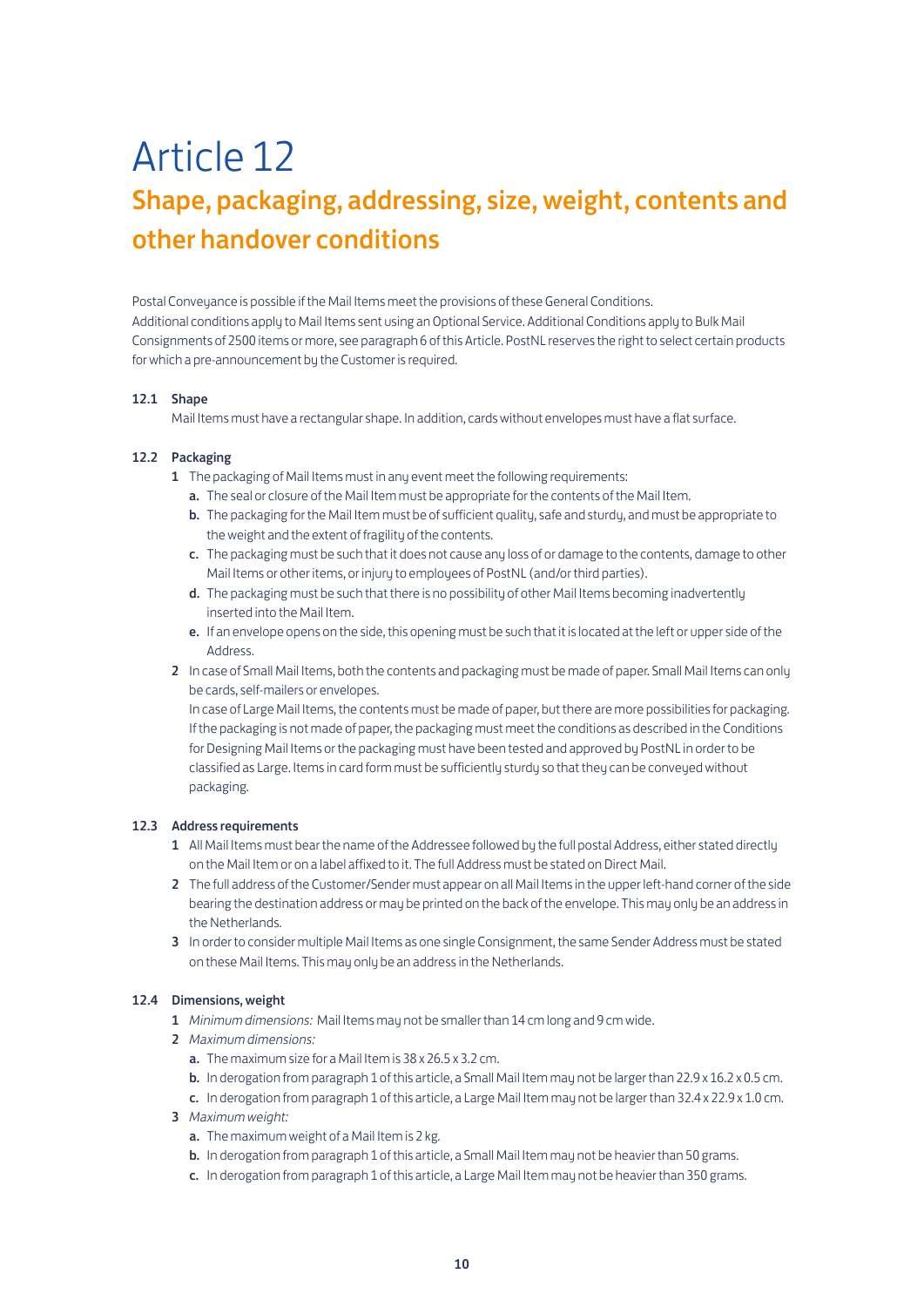### 12.5 Content

- 1 PostNL does not take any special precautions for handling fragile goods (e.g. consumer electronics, glass and ceramics, etc.).
- 2 Mail items containing cash, bank notes, negotiable instruments of any nature, (traveller) cheques, precious metals, precious stones or other valuables can only be sent in a Seal bag as a registered Mail Item using the declaration of value/insured conveyance (Insured Mail Service).

### 12.6 Conditions for Designing Mail Items

 Consignments of Bulk Mail Items are meticulously subjected to and verified in accordance with the Conditions for Designing of Mail Items, and/or PostNL may take appropriate measures.

### 12.7 Handover of Mail Items

 For each type of Consignment, specific handover conditions apply. These conditions can be found in the Handover Conditions.

## Article 13

### Franking

### 13.1 General

 PostNL will determine in which cases, in what way and at what time markings can be used on Consignments to show that amounts payable for Postal Conveyance have been paid. The Customer must observe this and cooperate in its performance. Specific information on franking can be found on postnl.nl, in the Handover Locations or can be obtained by calling PostNL Business Service on +31 (0)88 868 6868.

### 13.2 Other provisions

- 1 PostNL is entitled to place markings on any Mail Items handed over for Postal Conveyance if required for sorting and/or Delivery purposes.
- 2 PostNL will not convey any Mail Items bearing franking marks or labels on the address side other than those issued or supplied by PostNL. However, the use of stickers solely for the purpose of specifying the Addressee or the Customer is permitted, provided that this statement is not affixed in the franking zone. The Customer's statement may not be contrary to the Conditions for Designing Mail Items and may contain an address, provided that PostNL has approved this statement. Mail Items that are part of a Consignment are franked with the standard postage paid indication 'PostNL Port betaald'.
- 3 PostNL will not convey Mail Items bearing franking marks issued by PostNL on the address side that have been treated or processed in such a way that they cannot be cancelled by PostNL in the usual way. In derogation from paragraph 2 of this article, when franking Mail Items using a franking machine, franking marks will be deemed valid if produced by a franking machine for which there is a written franking agreement between the user and PostNL and only if the user has complied with the terms agreed for the franking machine. Franking marks of Postal Operators other than PostNL on the address side, both inside and outside the franking zone, are not permitted.
- 4 PostNL will not convey any Mail Items bearing stamps, stamping marks or other marks or imitations of marks which, because of their similarity, may be confused with stamps or marks issued or used by PostNL.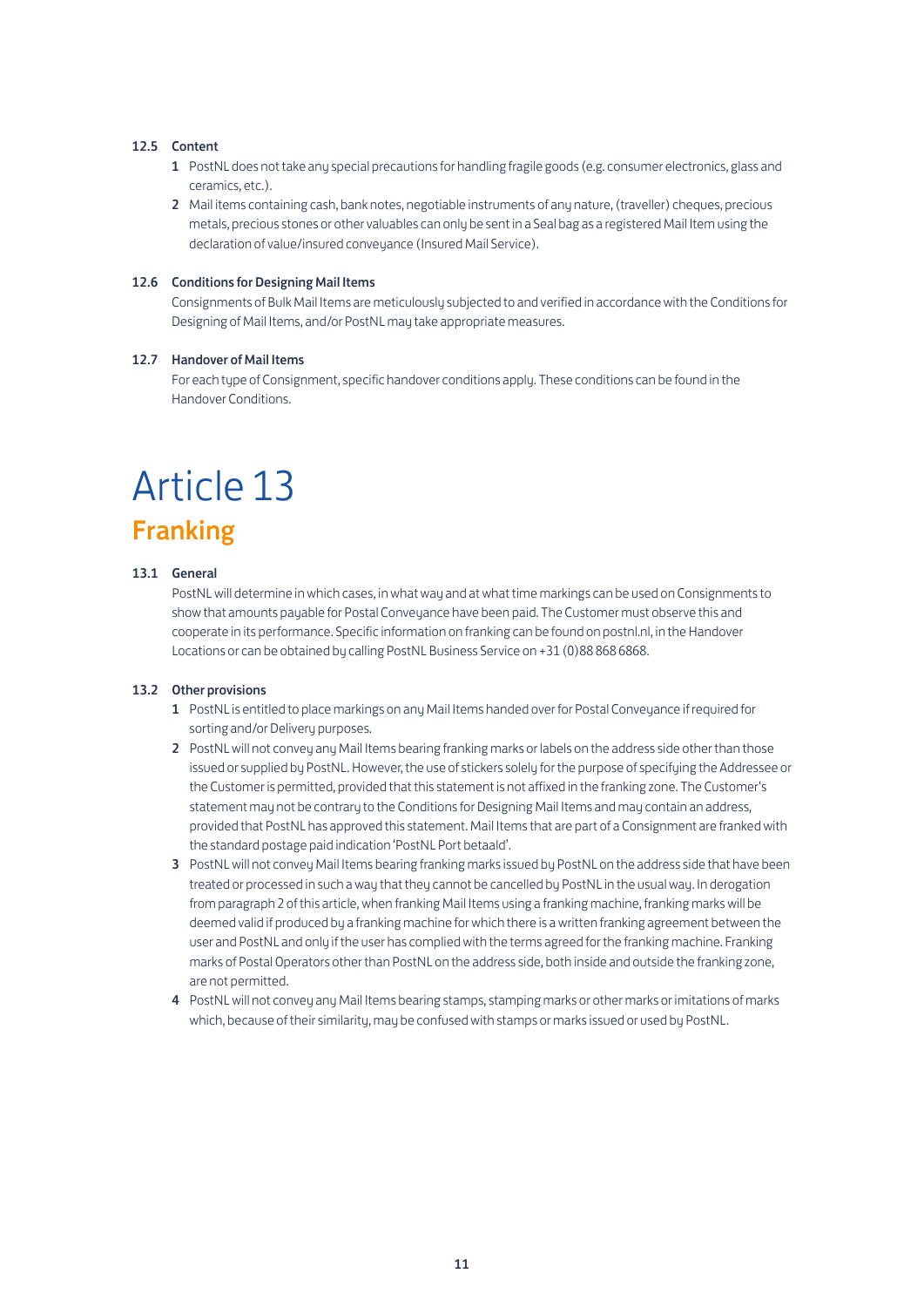## Article 14 Information for the Sender and/or the Addressee

### 14.1 Registered Mail

- 1 At the request of the Customer, Mail Items may be sent using an Optional Service. The rates and surcharges for the conveyance of Mail Items with Optional Services are specified in the (latest version of the) Rates brochure.
- 2 If a registered Mail Item is lost, damaged or delayed, or if all or a part of its contents are missing, the Customer may claim compensation for the actual loss or damage, including any consequential damage, up to a maximum of € 50.00.
- 3 The name and address of the Addressee and the Customer must be stated fully, clearly and not in pencil on each Mail Item. Registered Mail Items will be handed over to the Addressee (see also Article 15.2). If a Mail Item proves undeliverable, it will be returned to the Customer, in exchange for a signed receipt.
- 4 The Customer will be provided with a proof of posting receipt for Mail Items sent using Optional Services, or a posting receipt can be obtained from the track and trace barcode report.
- 5 Pricing for larger quantities of Registered Mail may be based on (inter alia) annual volumes. In order to qualify for this arrangement, a written agreement is required. Pricing is subject to the aforementioned conditions and applies per Sender. In the event of non-compliance with these provisions, PostNL will be entitled to charge a surcharge per registered Mail Item.

### 14.2 Registered with declaration of value/insured conveuance (Insured Mail Service)

- 1 Subject to the applicable weight limit, the value can be declared of sealed, registered Mail Items (see Article 14.1), which form a Consignment, up to the amount of the market value of the enclosed goods or securities. The value of the enclosed goods or securities must not exceed the declared value, subject to a maximum of € 500.00 per Letterbox Item. The Customer must pack, address, frank and seal\* the Mail Item in such a way that the contents of the Mail Item cannot be removed without leaving external traces. The Customer must use a Seal bag to send Mail Items containing cash, bank notes, negotiable instruments, precious metals, precious stones, pearls, objects or documents that have a value as an object of art or as a collector's item, or any other valuables. The Seal bag is available at all Handover Locations.
- 2 In addition to the provisions of Article 14.1.2, if a Mail Item sent as registered with declaration of value/insured conveyance is lost, damaged or delayed, or if all or a part of its contents are missing, the Customer may claim compensation for the material damage of the Mail Item, up to the declared value within the meaning of Article 8.3 of these General Conditions.
- 3 If a Mail Item sent as registered with declaration of value/insured conveuance containing cash, bank notes, negotiable instruments, precious metals, precious stones, pearls, objects or documents that have a value as an object of art or as a collector's item, or any other valuables is lost, damaged or delayed, or all or part of its contents are missing, the Customer may only claim compensation for the damage or loss of the contents of the Mail Item as described in Article 8 of these General Conditions if a Seal bag was used. In all other cases, compensation for loss or damage will not exceed € 50.00 within the meaning of Article 8 of these General Conditions.
- 4 A Transport Document will be drawn up for the Postal Conveyance of registered Mail Items with declaration of value/insured conveyance (Insured Mail Service). PostNL does not make the Collection Service available for Mail Items with declaration of value/insured conveyance (Insured Mail Service).

### 14.3 Signature on Deliveru

- 1 A signature on delivery is part of the Optional Service for Mail Items sent using an Optional Service within the Netherlands. The signature on paper or formed electronically by signing the handheld computer serves as proof of Delivery.
- 2 In the event that more than one Mail Item sent using an Optional Service is delivered to an Addressee at the same time, the Addressee will be required to place only one (1) signature on delivery for all Mail Items received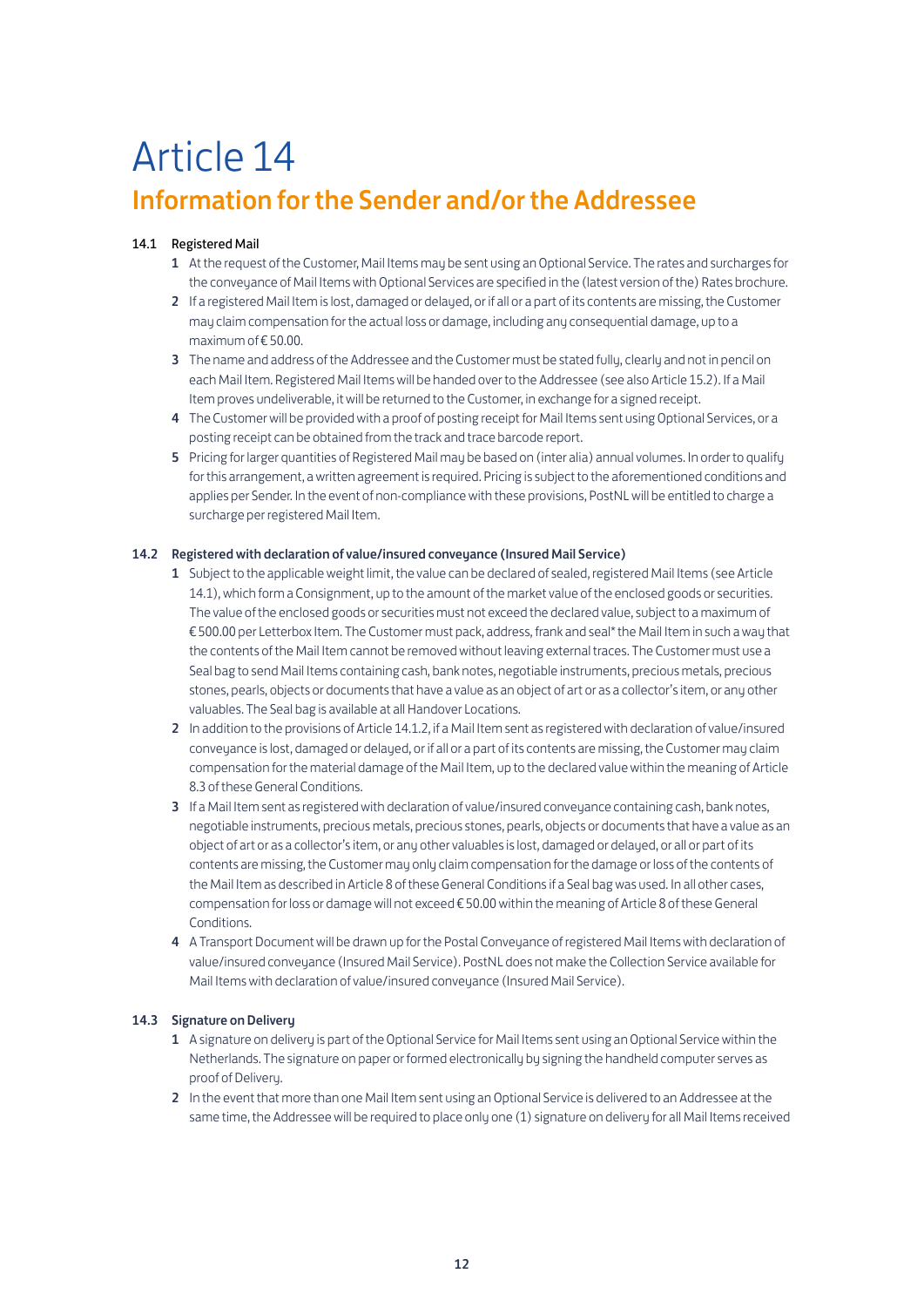at that time. In that case, the signature on delivery will then be duplicated electronically by PostNL to serve as proof of Delivery for each Mail Item. The Customer agrees to this in advance.

\* Further information about the way in which Mail Items with declaration of value must be packed, addressed, franked and sealed can be obtained from PostNL Business Service (+31 (0)88 868 6868) and from any Handover Location.

## Article 15 **Delivery**

### 15.1 General

- 1 Except where otherwise agreed in writing, Mail Items will be delivered to Addressees from Tuesday to Saturday, except on generally recognised public holidays, unless this cannot reasonably be expected of PostNL. Notwithstanding the foregoing, Mail Items sent using Optional Services, as referred to in Article 14 of these General Conditions, can also be delivered on Mondays.
- 2 Mail Items will generally be delivered by being deposited through the Letterbox, which is also deemed to include the letter slot, at the Address specified on the Mail Item.

### 15.2 Rules for the Delivery of Mail Items sent using an Optional Service.

- 1 Mail Items requiring a signature for receipt will be delivered to the Addressee, his or her authorised representative or an adult member of the same household.\* The person signing for receipt may be required to provide proof of identification.
- 2 If a Mail Item requiring a signature for receipt is not delivered at the Address of the Addressee, it will be handed over only if the person who signs for it can show that they are the person lawfully entitled to it.
- 3 A Mail Item sent using an Optional Service will be handed over at the Address of the Addressee. In flats where there is an intercom but no lift, the Addressee may be asked to take receipt of such Mail Items downstairs.
- 4 If the Mail Item is addressed to a PO Box, a written note indicating the arrival of the Mail Item will be placed in the PO Box.
- 5 If there is no answer at the Address stated on the Mail Item when the Delivery attempt is made for Mail Items sent using an Optional Service, a written note will be left with statement of how and when the Addressee may collect the Mail Item.

### 15.3 Rules for Deliveru in special cases

- 1 PostNL will only deliver Mail Items where Letterboxes comply with the rules governing place, size, etc. laid down in laws and regulations. If there is no Letterbox at the specified Address, or if this does not meet the requirements set for this, Mail Items intended to be delivered to that Letterbox will be treated as Undeliverable Mail Items. However, PostNL will only do so after instructing the Addressee to install a Letterbox which satisfies the requirements and if the Addressee has failed to do this within a period of one month (three months in new cases). PostNL may immediately treat Mail Items deliverable through a Letterbox as Undeliverable Mail Items if the Addressee causes the Letterbox in question to be removed or takes measures or causes measures to be taken that result in the Letterbox no longer meeting the requirements or not being accessible to PostNL.
- 2 Mail Items intended for Addressees staying in recreational areas such as holiday villages, allotments, campsites, marinas, etc. (i.e. places not intended for permanent occupation) will not be delivered "to the door" but will be deposited in the boxes of a Letterbox unit or in a similar facility or handed over to the manager of the complex.
- 3 Mail Items intended for Addressees in nursing homes, retirement homes, barracks, army camps and other premises and complexes where a multiple Addressees are staying will be delivered to the communal letterbox or handed over to a person designated for the purpose by the parties concerned. Mail Items with a signature for receipt or which are otherwise not suitable for depositing in the Letterbox (including the letter slot) will be delivered in accordance with the arrangements made on a case-by-case basis.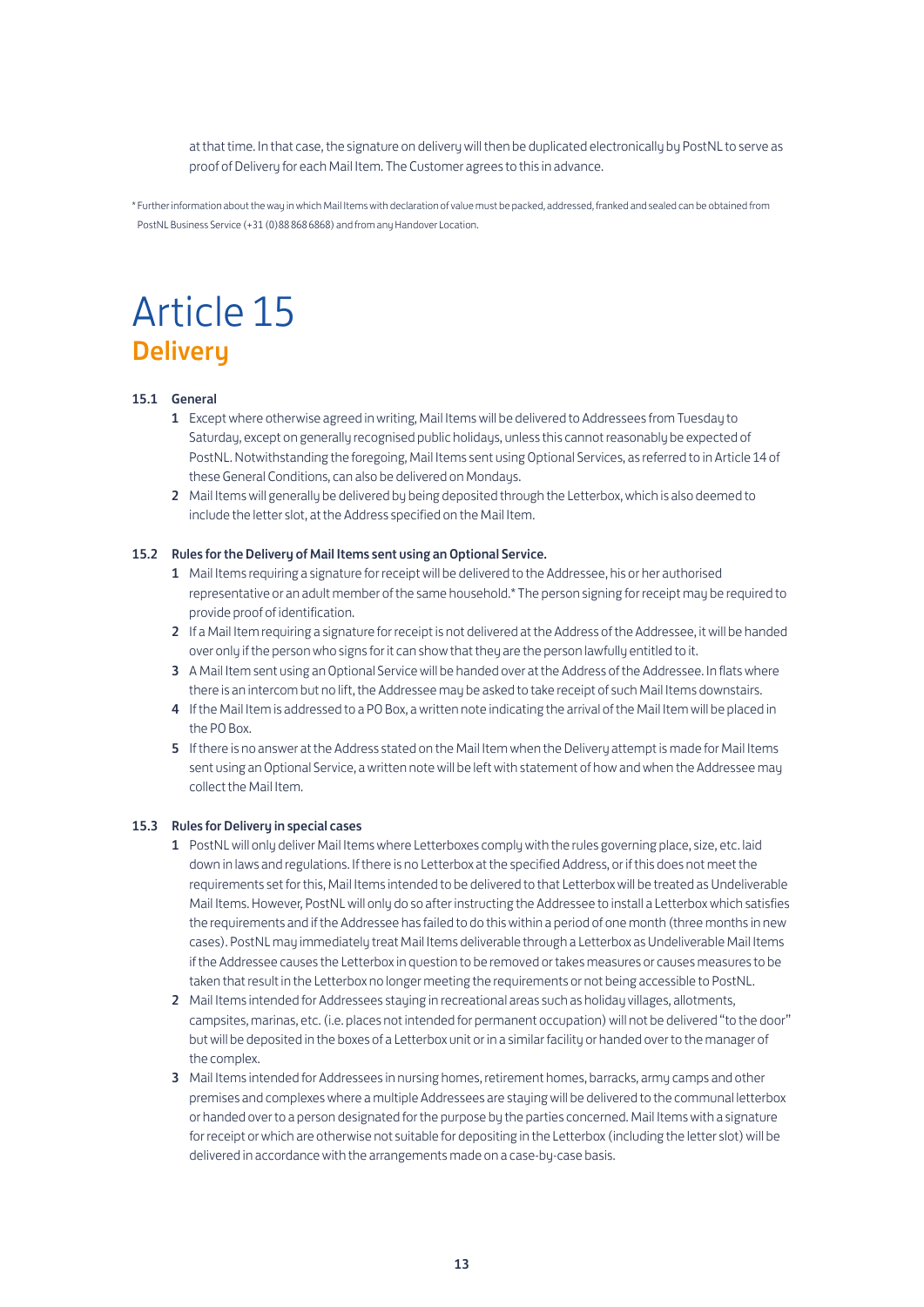- 4 Mail Items intended for bankrupts or for natural persons whose assets are controlled by an administrator under the Dutch Insolvency Act will be delivered with due observance of the rules laid down for that purpose in the Dutch Insolvency Act. Unclearly addressed Mail Items that PostNL may reasonably assume are intended for a bankrupt or for a natural person whose assets are controlled by an administrator under the Insolvency Act will be treated as such.
- 5 Mail Items addressed to a deceased person will be delivered to the Address stated on the Mail Item in question, unless the heirs or executor or executrix of the estate have requested, by means of applying for the forwarding service for mail addressed to deceased persons, that such mail be delivered to an alternative Address. In such cases, Mail Items requiring a signature on receipt will be handed over to a person authorised by all the heirs or to the executor or executrix of the estate.
- 6 Mail Items addressed to a natural person or a legal entity that has concluded a contract with PostNL for the Change-of-address service, Holding service or Forwarding service will be delivered to the specified Address for the period agreed with the Addressee.

### 15.4 Undeliverable mail

- 1 If a Mail Item is undeliverable, it will as a rule be returned to the Customer with a note stating why it is undeliverable. PostNL is entitled to demand a reasonable payment from the Customer for the return of the Mail Item. The Mail Item will be returned immediately if it is refused by the Addressee, if the address is incorrect or incomplete, if conditions are such that Delivery in the Letterbox of the Addressee is impossible, or if there is no Letterbox that meets the requirements. If the Mail Item must be handed over to the Addressee and he or she is not at home, a note will be left and the Mail Item will be retained for the Addressee for three weeks at the PostNL Location specified in the note. After this period, the Mail Item will be returned to the Customer if possible.
- 2 Undeliverable Mail Items that cannot be returned to the Customer (including when refused by the Customer) will be destroyed, with the exception of Mail Items deemed to be of value to the Customer or Addressee. In that case, the Mail Items will be retained for one year, after which period they will pass to PostNL. Any money, valuables, etc. found in such Mail Items will be retained for two years, after which period they will pass to PostNL. Undeliverable Mail Items containing perishable goods (such as fresh food items) will be destroyed immediately.

\*Boarding house or hotel guests, members of staff, landlords, landladies and hoteliers are not deemed to be members of the same household.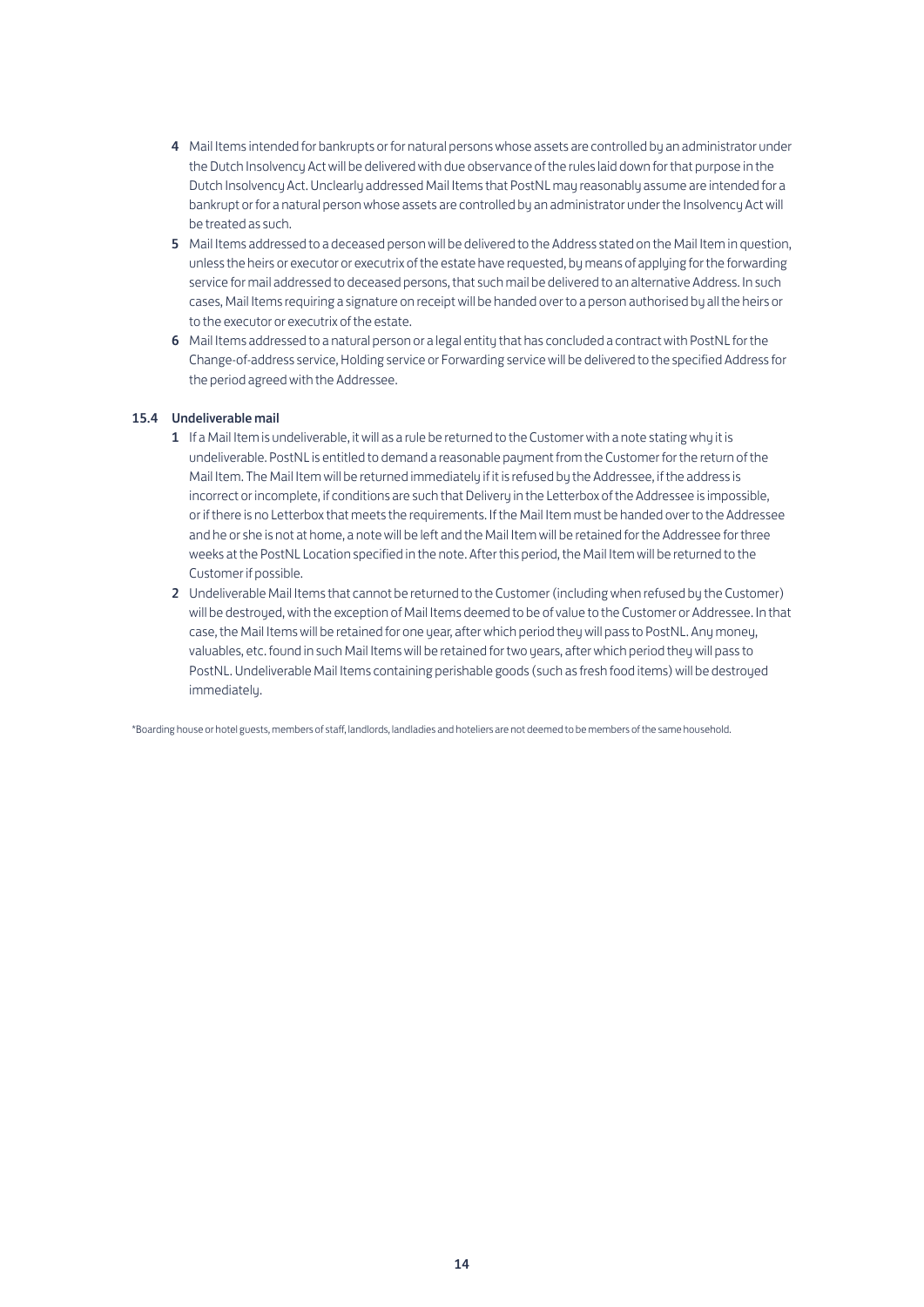## Article 16 Amendments and additions

16.1 PostNL is entitled to amend or make additions to these General Conditions at any time.

## Article 17 Special provisions

- 17.1 In addition to these General Conditions, Postal Conveyance performed by PostNL under an Agreement as referred to in these General Conditions will be governed by the provisions of Book 8 of the Dutch Civil Code, except where these General Conditions or other agreements made with the Customer provide otherwise.
- 17.2 Agreements to which these General Conditions apply will remain in force if the legal form of PostNL changes.

## Article 18 Inspection

18.1 These General Conditions enter into force on 1 January 2022. The General Conditions are available for inspection at all Handover Locations and can be viewed on postnl.nl. Copies can be obtained free of charge from PostNL Business Service (tel. +31 (0)88 868 68 68).